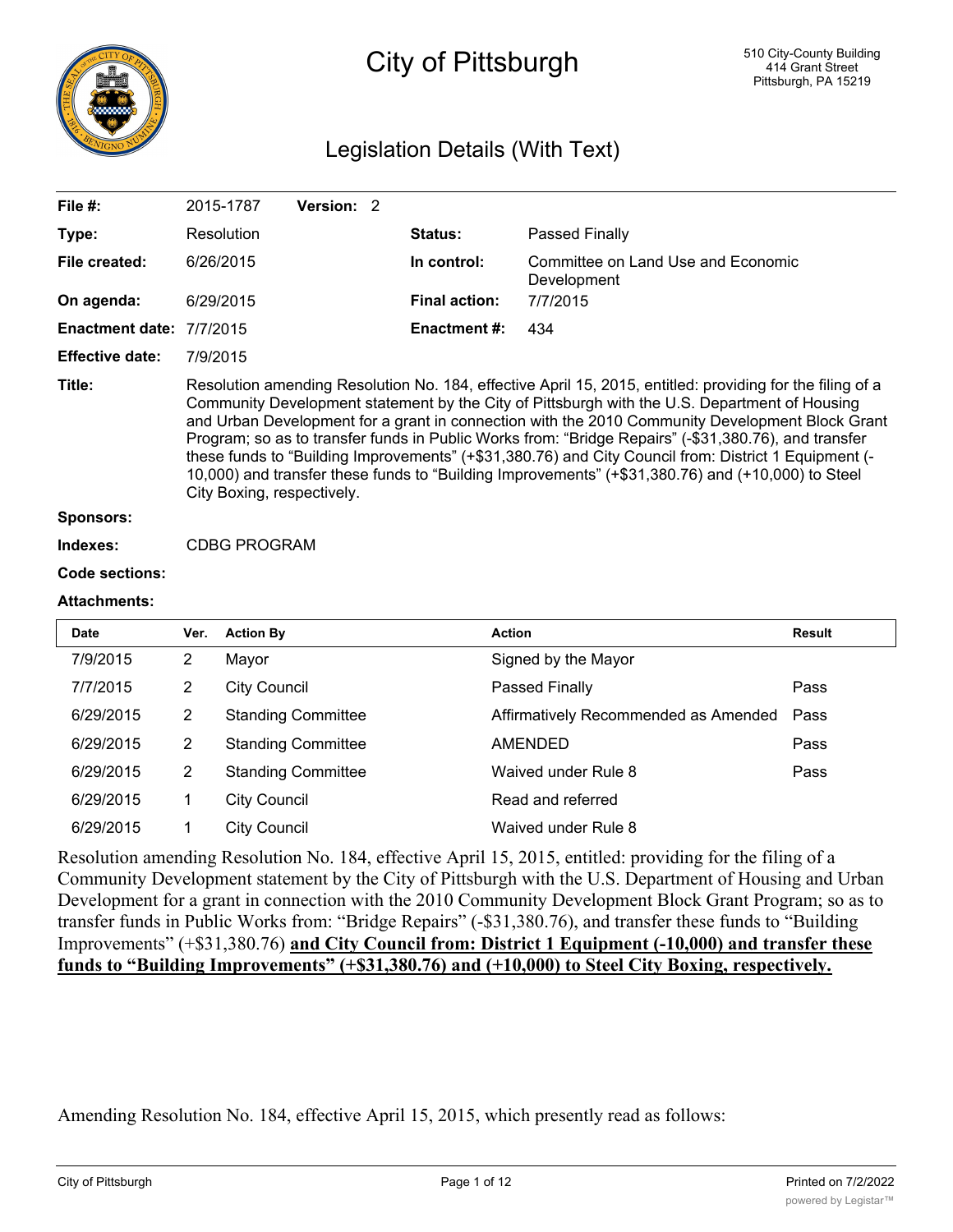# **DEPARTMENTS AMOUNTS**

| <b>CITY COUNCIL</b>           | \$918.650.00   |
|-------------------------------|----------------|
| <b>CITY PLANNING</b>          | \$2,885,000.00 |
| HUMAN RELATIONS COMMISSION    | 35,000.00      |
| <b>MAYOR'S OFFICE</b>         | 800,000.00     |
| PARKS & RECREATION            | \$1,000,000.00 |
| PERSONNEL                     | 800,000.00     |
| <b>PUBLIC SAFETY</b>          | 850,000.00     |
| <b>PUBLIC WORKS</b>           | \$6,099,830.00 |
| URBAN REDEVELOPMENT AUTHORITY | \$4,650,000.00 |
|                               |                |

**TOTAL: \$ 18,038,480.00**

Is hereby amended to Read as follows:

# **SEE ATTACHMENT**

# **2010 COMMUNITY DEVELOPMENT BLOCK GRANT PROGRAM**

| <b>CITY COUNCIL</b>                                           | 918,650.00 | 918,650.00 |
|---------------------------------------------------------------|------------|------------|
| Allentown Community Developmen2,000.00<br>0123095100.58101.00 |            | 2,000.00   |
| Allegheny Cleanways<br>0123365100.58101.00                    | 8,000.00   | 8,000.00   |
| Arlington Civic Council<br>500000-2610-101100-C2010-G2232     | 4,000.00   | 4,000.00   |
| <b>August Wilson Home Project</b><br>0123354100.58101.00      | 5,000.00   | 5,000.00   |
| <b>Beltzhoover Citizens CDC</b><br>0129749100.58101.00        | 750.00     | 750.00     |
| <b>Bloomfield Deck Hockey</b><br>0130013100.58101.00          | 25,000.00  | 25,000.00  |
| Bloomfield Garfield Corp.<br>0121132100.58101.00              | 10,000.00  | 10,000.00  |
| Boys and Girls Club of Western Pen5,000.00                    |            | 5,000.00   |

500000-2610-101100-C2010-G229868-2010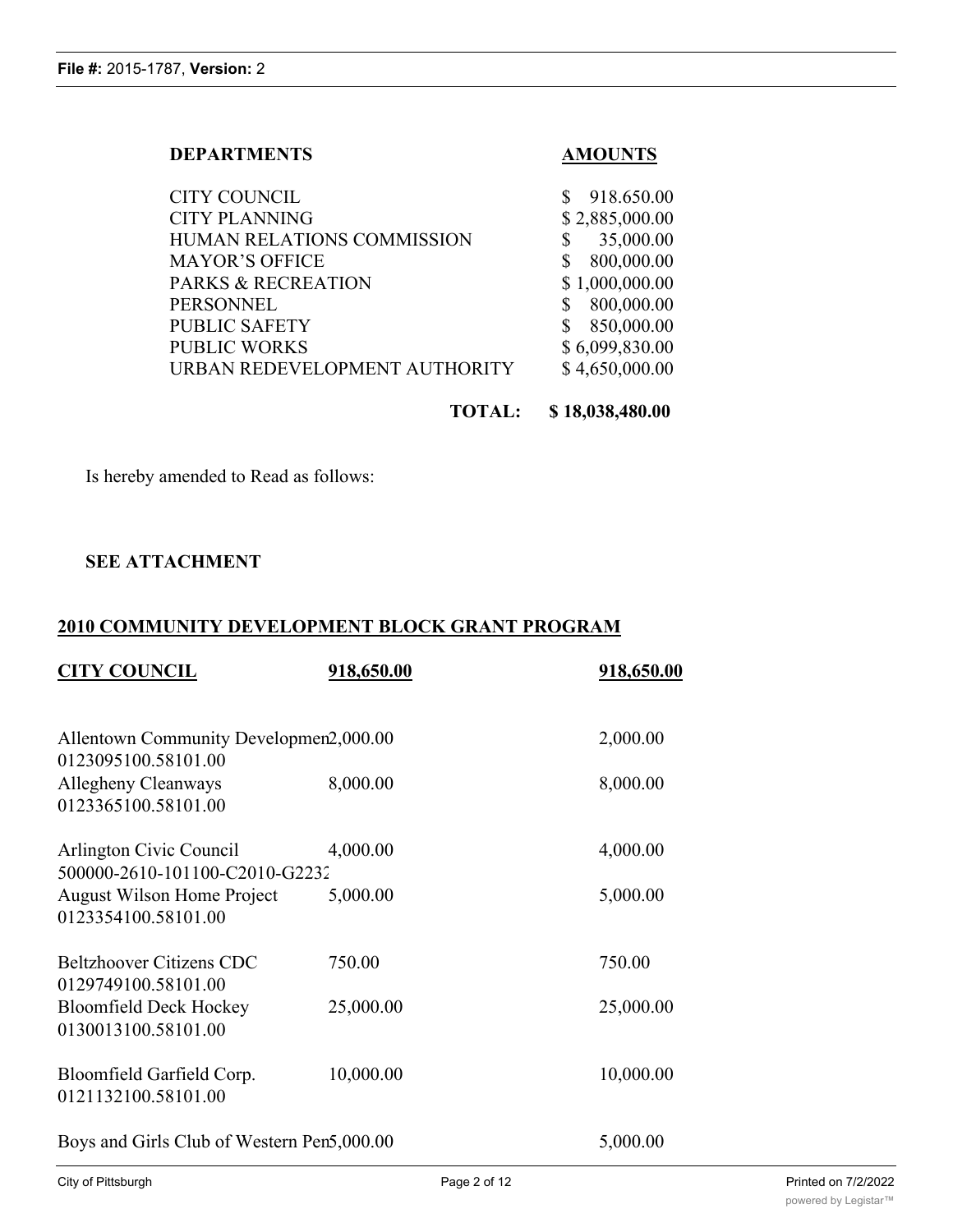# **File #:** 2015-1787, **Version:** 2

0121132100.58101.00

| 500000-2610-101100-C2010-G2298                                                |           |          |           |
|-------------------------------------------------------------------------------|-----------|----------|-----------|
| Brashear Association, Inc.                                                    | 7,250.00  |          | 7,250.00  |
| 500000-2610-101100-C2010-G2297                                                |           |          |           |
| Brookline Christian Food Pantry 10,000.00<br>500000-2610-101100-C2010-G2231   |           |          | 10,000.00 |
| <b>Brookline Meals on Wheels</b>                                              | 10,000.00 |          | 10,000.00 |
| 500000-2610-101100-C2010-G2213                                                |           |          |           |
| Catholic Youth Association of Pittst5,000.00                                  |           |          | 5,000.00  |
| 500000-2610-101100-C2010-G2213                                                |           |          |           |
| Center for Victims of Violence $\&$ 2,000.00                                  |           |          | 2,000.00  |
| 500000-2610-101100-C2010-G2289                                                |           |          |           |
| Center for Victims of Violent crime2,850.00<br>500000-2610-101100-C2010-G2299 |           |          | 2,850.00  |
| Children's Sickle Cell Foundation 3,000.00                                    |           |          | 3,000.00  |
| 500000-2610-101100-C2010-G2232                                                |           |          |           |
| <b>Coalition for Fair Housing</b>                                             | 2,000.00  |          | 2,000.00  |
| 0129105100.58101.00                                                           |           |          |           |
| Community Empowerment Associat1,000.00                                        |           |          | 1,000.00  |
| 0129838100.58101.00                                                           |           |          |           |
|                                                                               |           |          |           |
| Community Human Services 2,500.00                                             |           |          | 2,500.00  |
| 500000-2610-101100-C2010-G2231                                                |           |          |           |
| Creedmor Court                                                                | 4,500.00  |          | 4,500.00  |
| 500000-2610-101100-C2010-G2232                                                |           |          |           |
| <b>District 1 Equipment</b>                                                   | 29,500.00 | (10,000) | 19,500.00 |
| 0130032100.58101.00                                                           |           |          |           |
| Dollar Energy Fund, Inc.<br>0124555100.58101.00                               | 3,500.00  |          | 3,500.00  |
| East Allegheny Community Council5,000.00                                      |           |          | 5,000.00  |
| 0121330100.58101.00                                                           |           |          |           |
| <b>East End Cooperative Ministries</b>                                        | 2,500.00  |          | 2,500.00  |
| 500000-2610-101100-C2010-G2297                                                |           |          |           |
| <b>East Liberty Development</b>                                               | 2,500.00  |          | 2,500.00  |
| 0123301100.58101.00                                                           |           |          |           |
| Elder-Ado, Inc.                                                               | 18,000.00 |          | 18,000.00 |
| 500000-2610-101100-C2010-G2213                                                |           |          |           |
| Elizabeth Seton Center, Inc.                                                  |           |          | 15,000.00 |
|                                                                               | 15,000.00 |          |           |
| 500000-2610-101100-C2010-G2213<br>Elliott West End Athletic Assoc.            | 5,000.00  |          | 5,000.00  |
| 500000-2610-101100-C2010-G2297                                                |           |          |           |
| <b>Emanuel Christian Preschool</b>                                            | 2,000.00  |          | 2,000.00  |
| 0123355100.58101.00                                                           |           |          |           |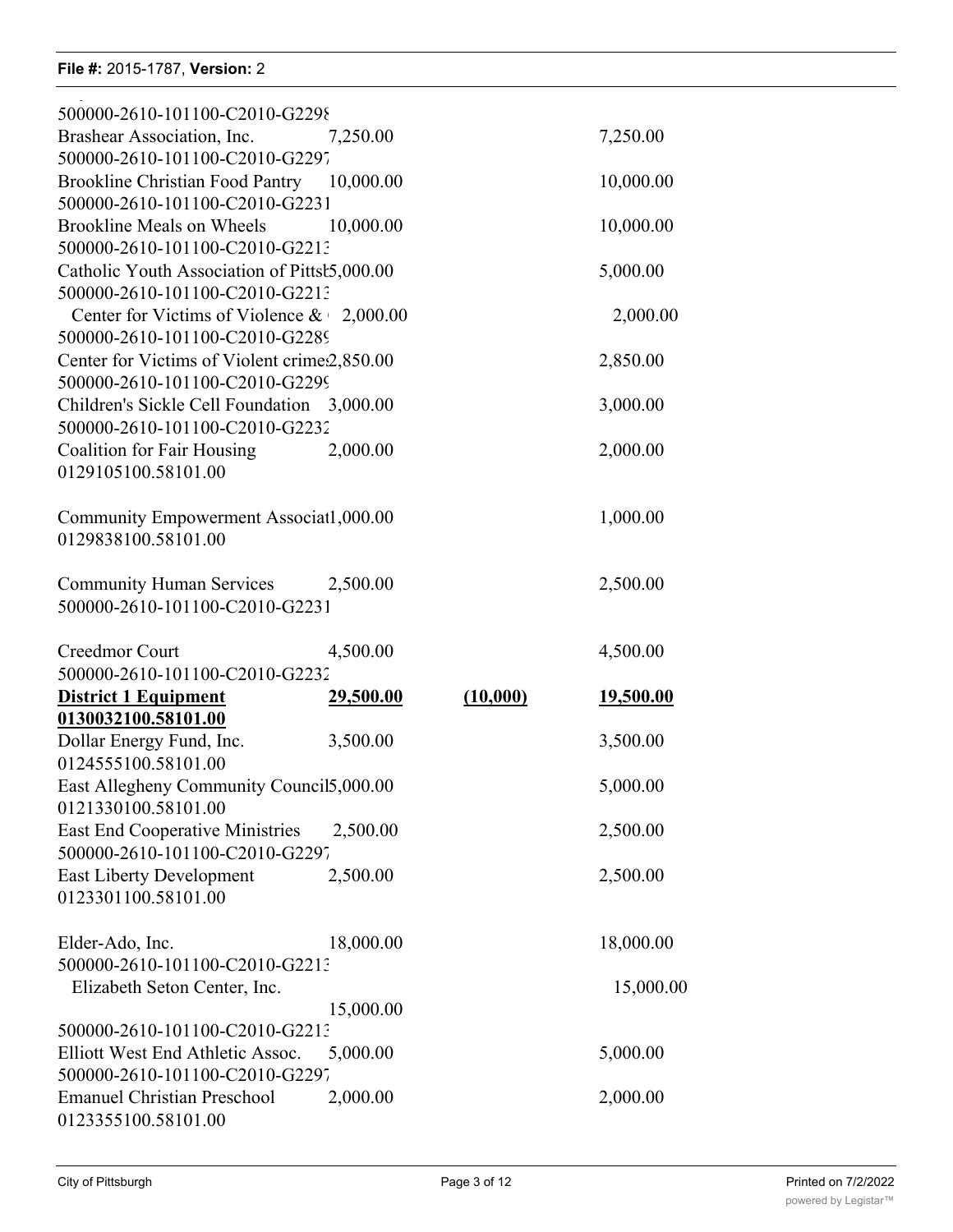| File #: 2015-1787, Version: 2 |  |  |
|-------------------------------|--|--|

| Emanuel United Methodist Preschool,000.00<br>500000-2610-101100-C2010-G2232    |           | 1,000.00  |
|--------------------------------------------------------------------------------|-----------|-----------|
| <b>Family Resources</b><br>0129765100.58101.00                                 | 1,500.00  | 1,500.00  |
| Fineview Citizen's Council<br>0121401100.58101.00                              | 2,500.00  | 2,500.00  |
| First Tee of Pittsburgh<br>500000-2610-101100-C2010-G2232                      | 3,000.00  | 3,000.00  |
| Friendship Development Associates 10,000.00<br>0121500100.58101.00             |           | 10,000.00 |
| Grandview Lions Club, Inc.<br>0123222100.58101.00                              | 4,000.00  | 4,000.00  |
| Greater Pittsburgh Community Fooc49,800.00<br>500000-2610-101100-C2010-22671   |           | 49,800.00 |
| Greenfield Organization<br>0121170100.58101.00                                 | 1,110.20  | 1,110.20  |
| HACP/Northview Heights Estate M:1,000.00<br>0123036100.58101.00                |           | 1,000.00  |
| HACP/Pressley High Rise Tenant C1,000.00<br>0123050100.58101.00                |           | 1,000.00  |
| Hazelwood Initiative<br>500000-2610-101100-C2010-G2291                         | 33,389.00 | 33,389.80 |
| Hazelwood Meals on Wheels<br>0123232100.58101.00                               | 3,000.00  | 3,000.00  |
| Healthy Start, Inc.<br>0123134100.58101.00                                     | 3,000.00  | 3,000.00  |
| Hilltop Community Children's Centc2,000.00<br>0121355100.58101.00              |           | 2,000.00  |
| Isaiah Project<br>0123366100.58101.00                                          | 3,000.00  | 3,000.00  |
| Jewish Association on Aging - wheel,000.00<br>500000-2610-101100-C2010-G2232   |           | 1,000.00  |
| Jewish Family & Children's Service 2,000.00<br>500000-2610-101100-C2010-G2299  |           | 2,000.00  |
| Jewish Family & Children's Service: 5,000.00<br>500000-2610-101100-C2010-G2297 |           | 5,000.00  |
| <b>Just Harvest</b><br>0129958100.58101.00                                     | 25,000.00 | 25,000.00 |
| $m_{\text{max}}$ and $11.71$ and $2.111$ $M_{\text{rad}}$ and $0.001$          |           | 5.00000   |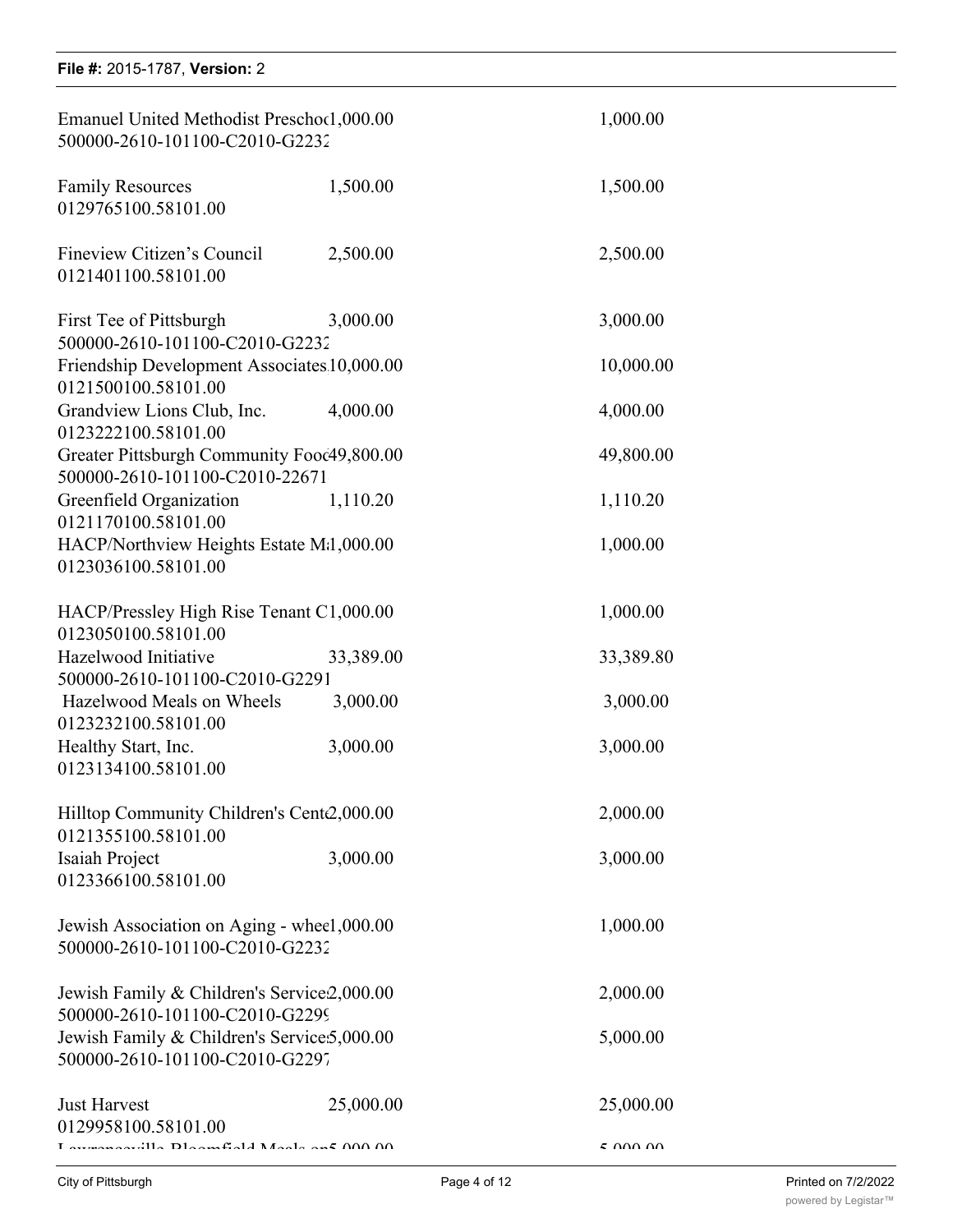| File #: 2015-1787, Version: 2                                                   |           |                 |  |
|---------------------------------------------------------------------------------|-----------|-----------------|--|
| Lawrencevine-Bloomneid Meals on >, UUU.UU<br>500000-2610-101100-C2010-G2299     |           | <b>J,UUU.UU</b> |  |
| Lawrenceville United<br>0129855100.58101.00                                     | 15,000.00 | 15,000.00       |  |
| Living at Home Program<br>500000-2610-101100-C2010-G2298                        | 3,000.00  | 3,000.00        |  |
| Manchester Youth Development<br>0121211100.58101.00                             | 5,000.00  | 5,000.00        |  |
| Manchester Citizen's Corp<br>500000-2610-101000-C2010-G2298                     | 7,500.00  | 7,500.00        |  |
| Marion Manor Corporation<br>500000-2610-101100-C2010-G2231                      | 5,000.00  | 5,000.00        |  |
| Moving Lives of Kids Arts Center 5,000.00<br>0123356100.58101.00                |           | 5,000.00        |  |
| Mt. Washington Community Develc17,000.00<br>500000-2610-101100-C2010-G2297      |           | 17,000.00       |  |
| MWCDC Wild Art Trails Festival 1,000.00<br>500000-2610-101100-C2010-G2233       |           | 1,000.00        |  |
| Mt. Washington Heights Athletic As5,000.00<br>0123261100.58101.00               |           | 5,000.00        |  |
| National Council of Jewish Women 12,000.00<br>500000-2610-101100-C2010-G2213    |           | 12,000.00       |  |
| Neighborhood Learning Alliance 2,976.74<br>0130007100.58101.00                  |           | 2,976.74        |  |
| Northside Chronicle<br>500000-2610-101100-C2010-G2232                           | 1,500.00  | 1,500.00        |  |
| Northside Coalition for Fair Housin;15,000.00<br>500000-2610-101000-C2010-G2298 |           | 15,000.00       |  |
| Northside Leadership Conference 8,500.00<br>0129784100.58101.00                 |           | 8,500.00        |  |
| Northside Public Safety Council<br>0129202100.58101.00                          | 1,000.00  | 1,000.00        |  |
| Oakland Business Improvement Dis7,000.00<br>500000-2610-101100-C2010-G2231      |           | 7,000.00        |  |
| <b>Oakland Community Council</b><br>0123042100.58101.00                         | 4,500.00  | 4,500.00        |  |
| Oakland Planning & Development C7,000.00<br>500000-2610-101100-C2010-G2213      |           | 7,000.00        |  |
| Parks Conservancy - Arsenal Park 8,000.00<br>0130039100.58101.00                |           | 8,000.00        |  |
| Parks & Recreation                                                              | 7,023.26  | 7,023.26        |  |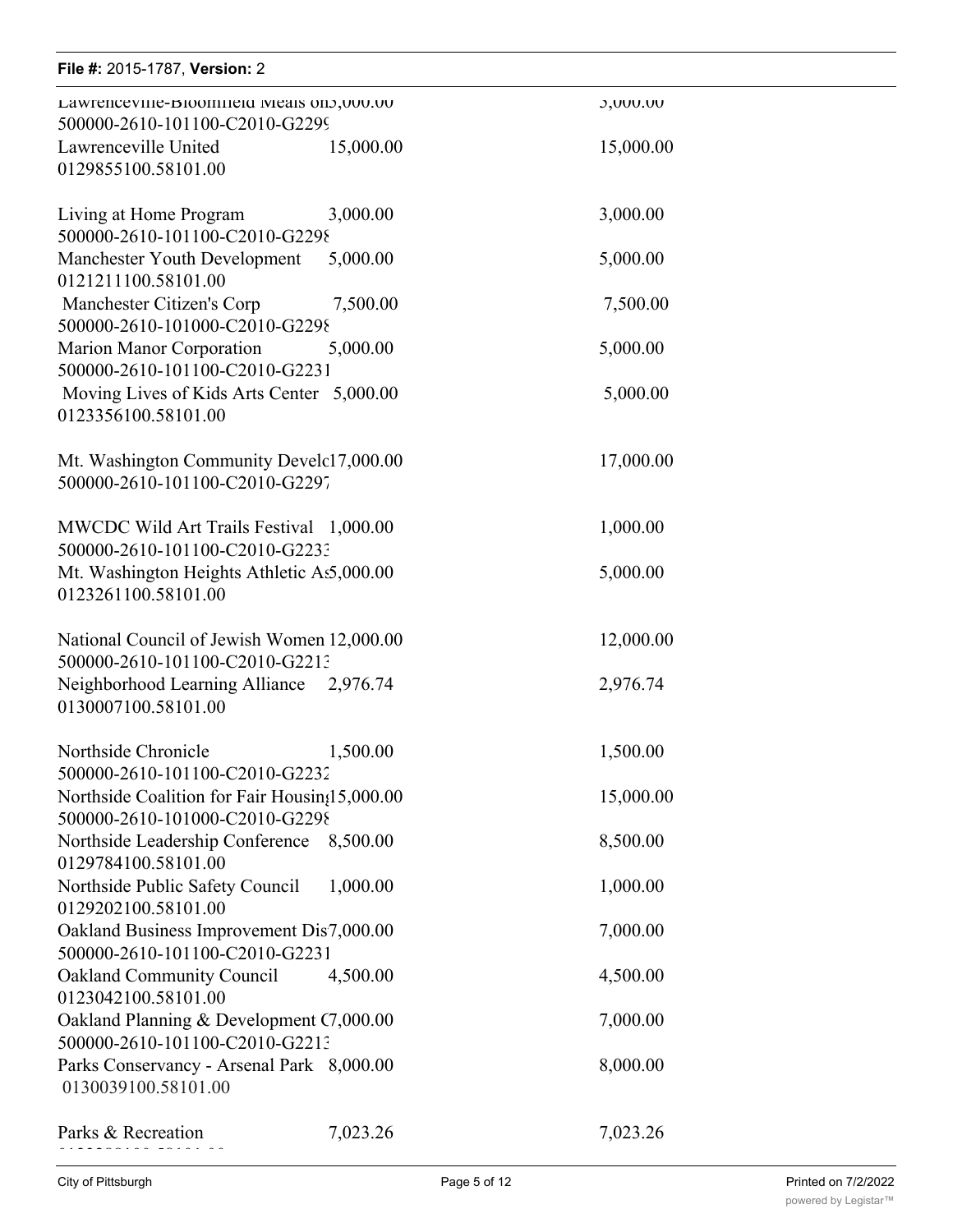#### **File #:** 2015-1787, **Version:** 2 Parks & Recreation 7, 233.26 7, 233.26 7, 233.26 7, 233.26 7, 233.26 7, 233.26 7, 233.26 7, 233.26 7, 233.26 7

| 0123288100.58101.00                                              |           |            |
|------------------------------------------------------------------|-----------|------------|
| Pennsylvania Affiliate Sids Alliance6,500.00                     |           | 6,500.00   |
| 0129792100.58101.00                                              |           |            |
| Pennsylvania Resource Council                                    | 2,000.00  | 2,000.00   |
| 500000-2610-101100-C2010-G2231                                   |           |            |
| Perry Hilltop Citizens Inc.                                      | 1,000.00  | 1,000.00   |
| 0129121100.58101.00                                              |           |            |
| Persad Center                                                    | 2,000.00  | 2,000.00   |
| 500000-2610-101100-C2010-G2213                                   |           |            |
| Pittsburgh Action Against Rape<br>500000-2610-101100-C2010-G2296 | 2,500.00  | 2,500.00   |
| Pittsburgh Aids Task Force                                       | 3,500.00  | 3,500.00   |
| 0129787100.58101.00                                              |           |            |
| Pittsburgh Community Services - H1130,000.00                     |           | 130,000.00 |
| 0121390100.58101.00                                              |           |            |
| Pittsburgh Community Services - Sa16,000.00                      |           | 16,000.00  |
| 500000-2610-101100-C2010-G2213                                   |           |            |
| Pittsburgh Community Reinvestmen824.00                           |           | 824.00     |
| 0125677100.58101.00                                              |           |            |
|                                                                  |           |            |
| Pittsburgh Musical Theater                                       | 2,500.00  | 2,500.00   |
| 0123309100.58101.00                                              |           |            |
| Pittsburgh Parks Conservancy<br>0123243100.58101.00              | 2,500.00  | 2,500.00   |
|                                                                  |           |            |
| Pittsburgh Project                                               | 500.00    | 500.00     |
| 0123198100.58101.00                                              |           |            |
|                                                                  |           |            |
| Polish Hill Civic Association                                    | 20,000.00 | 20,000.00  |
| 500000-2610-101100-C2010-G2250                                   |           |            |
| Prevention Point Pittsburgh                                      | 3,500.00  | 3,500.00   |
| 500000-2610-101100-C2010-G2232                                   |           |            |
| Rebuilding Together Pittsburgh                                   | 4,000.00  | 4,000.00   |
| 0123307100.58101.00                                              |           |            |
| <b>Riverview Manor</b>                                           |           |            |
| 500000-2610-101100-C2010-G223(                                   | 1,000.00  | 1,000.00   |
| <b>Saint Andrews Food Bank</b>                                   | 1,000.00  | 1,000.00   |
| 0123290100.58101.00                                              |           |            |
| Saint Ambrose Manor                                              | 1,000.00  | 1,000.00   |
| 0129909100.58101.00                                              |           |            |
| Saint Clair Athletic Association                                 | 4,000.00  | 4,000.00   |
| 500000-2610-101100-C2010-G2212                                   |           |            |
| Saint John Vianney Parrish                                       | 2,000.00  | 2,000.00   |
| 0123262100.58101.00                                              |           |            |
| <b>Saint Mathews Food Bank</b>                                   | 4,000.00  | 4,000.00   |
| 0123263100.58101.00                                              |           |            |

Saint Michael's Food Bank 4,000.00 4,000.00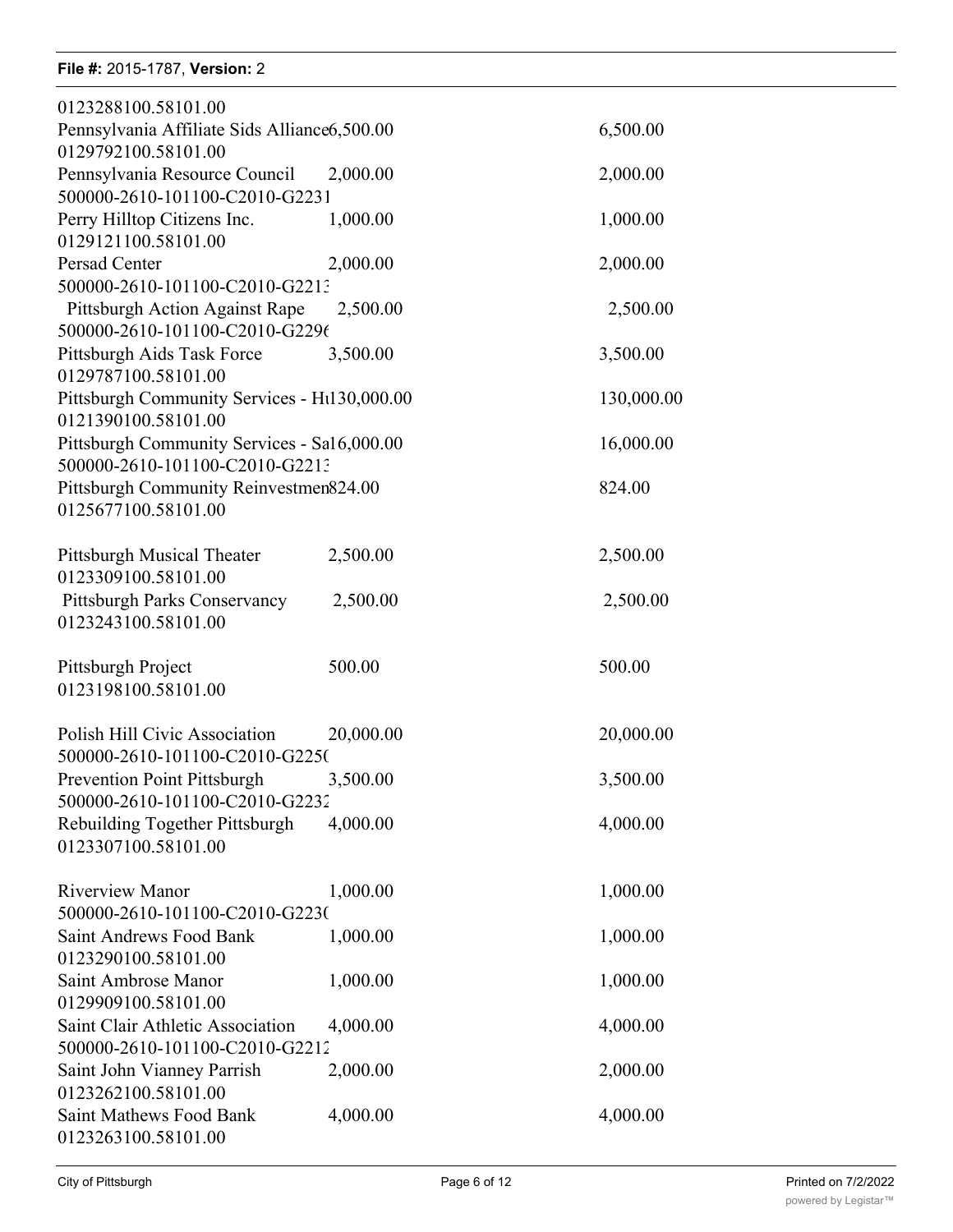#### **File #:** 2015-1787, **Version:** 2

0123262100.58101.00

| Saint Michael's Food Bank                                          | 4,000.00  |        | 4,000.00  |
|--------------------------------------------------------------------|-----------|--------|-----------|
| 0123264100.58101.00<br>Saint Paul's Benevolent Education &2,000.00 |           |        | 2,000.00  |
| 500000-2610-101100-C2010-G2232                                     |           |        |           |
| Sarah Heinz House                                                  | 3,000.00  |        | 3,000.00  |
| 0129162100.58101.00                                                |           |        |           |
| Schenley Heights Development Pro (10,000.00                        |           |        | 10,000.00 |
| 0123120100.58101.00                                                |           |        |           |
| Senior Friends                                                     | 2,000.00  |        | 2,000.00  |
| 500000-2610-101100-C2010-G2298                                     |           |        |           |
| <b>Shepherd Wellness Community</b>                                 | 7,000.00  |        | 7,000.00  |
| 0129791100.58101.00                                                |           |        |           |
| <b>Sheraden Community Council</b>                                  | 20,500.00 |        | 20,500.00 |
| 0123121100.58101.00                                                |           |        |           |
| Sheraden United Methodist Church 5,176.00                          |           |        | 5,176.00  |
| 0123227100.58101.00                                                |           |        |           |
| South Side Athletic Association                                    | 2,000.00  |        | 2,000.00  |
| 0123187100.58101.00                                                |           |        |           |
| South Side Slopes Neighborhood As3,000.00                          |           |        | 3,000.00  |
| 500000-2610-101100-C2010-G2232                                     |           |        |           |
| Spring Hill Civic League                                           | 5,000.00  |        | 5,000.00  |
| 0121267100.58101.00                                                |           |        |           |
| <b>Steel City Boxing</b>                                           | 3,000.00  | 10,000 | 13,000.00 |
| 500000-2610-101100-C2010-G2299                                     |           |        |           |
| <b>Strong Women Strong Girls</b>                                   | 6,500.00  |        | 6,500.00  |
| 0123266100.58101.00                                                |           |        |           |
| The Poise Foundation                                               | 75,000.00 |        | 75,000.00 |
| 0123236100.58101.00                                                |           |        |           |
| Tree of Hope, Inc.                                                 | 5,000.00  |        | 5,000.00  |
| 500000-2610-101100-C2010-G2298                                     |           |        |           |
| Tri-Hill Valley Meals on Wheels                                    | 1,500.00  |        | 1,500.00  |
| 500000-2610-101100-C2010-G2299                                     |           |        |           |
| <b>Uptown Partners</b>                                             | 7,500.00  |        | 7,500.00  |
| 500000-2610-101100-C2010-G2232                                     |           |        |           |
| Urban League of Pittsburgh - Hunge20,000.00                        |           |        | 20,000.00 |
| 500000-2610-101100-C2010-G2231                                     |           |        |           |
| Veterans Leadership Program                                        | 7,000.00  |        | 7,000.00  |
| 0121292100.58101.00                                                |           |        |           |
| Washington Heights Athletic Associ5,000.00                         |           |        | 5,000.00  |
| 0123248100.58101.00                                                |           |        |           |
| Western Pa. Conservancy                                            | 5,000.00  |        | 5,000.00  |
| 0126002100.58101.00                                                |           |        |           |
| Western PA Police Athletic League 5,000.00                         |           |        | 5,000.00  |
| 500000-2610-101100-C2010-G2298                                     |           |        |           |
| Western Pennsvlvania Slovak Cultu2.500.00                          |           |        | 2.500.00  |
|                                                                    |           |        |           |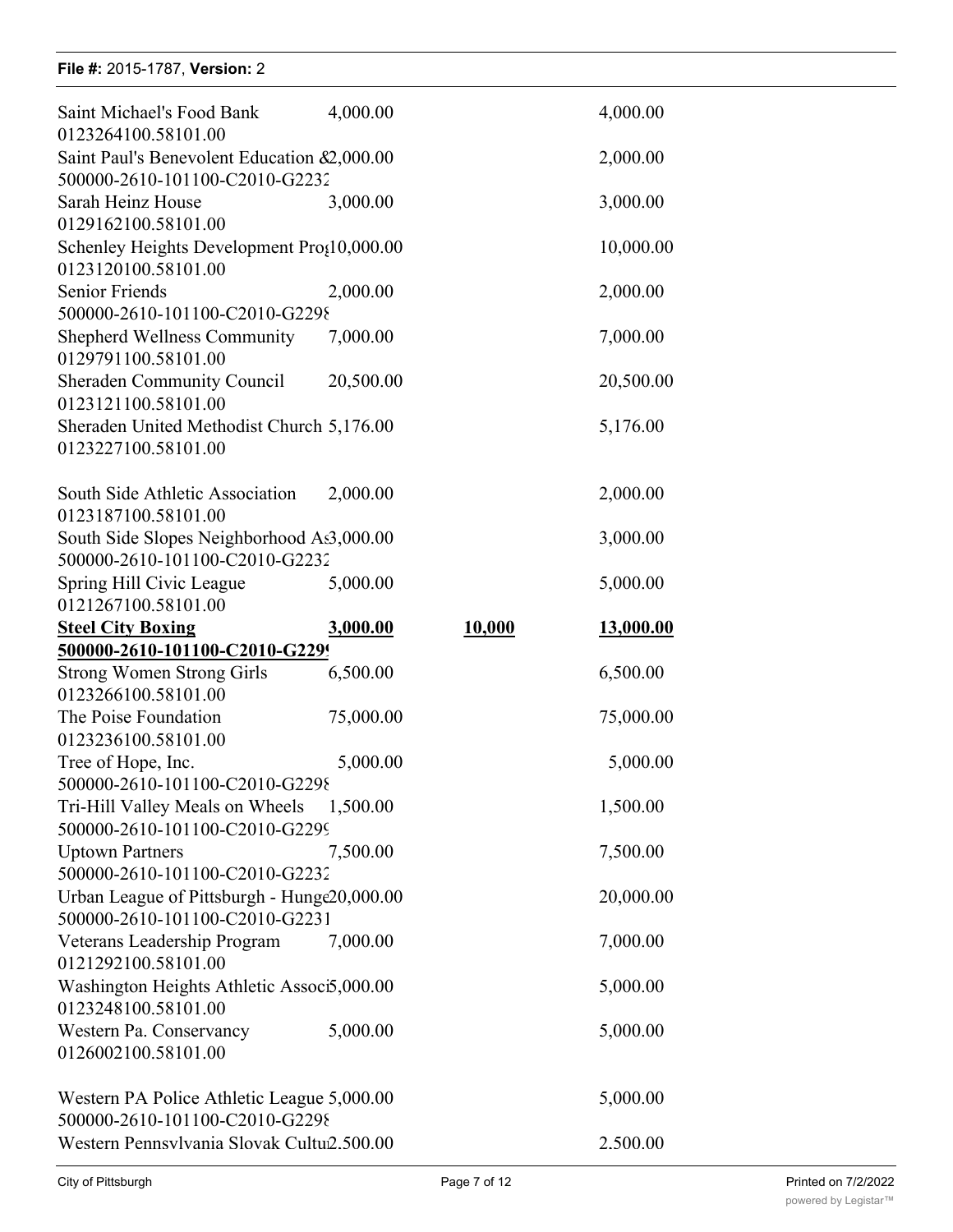# **File #:** 2015-1787, Version: 2 Western Participation Participation and the Control of the Control of the Control of the Control of the Control of

| . Sussex a salary permitted with the scheme guide of<br>500000-2610-101100-C2010-G2299 |                       | $-$ , $ \circ$ $ \circ$ $\circ$ $\circ$ |
|----------------------------------------------------------------------------------------|-----------------------|-----------------------------------------|
| Women's Center and Shelter 2,500.00<br>500000-2610-101100-C2010-G2250                  |                       | 2,500.00                                |
| Woods Run Branch - Carnegie Libra1,000.00<br>0123066100.58101.00                       |                       | 1,000.00                                |
| Young Men & Women's Hebrew As10,000.00<br>500000-2610-101100-C2010-G2231               |                       | 10,000.00                               |
| <b>CITY PLANNING</b>                                                                   | <u>\$2,885,000.00</u> | <u>2,885,000.00</u>                     |
| Administration<br>1156332100.58101.00                                                  | 70,000.00             | 70,000.00                               |
| <b>ADA</b> Compliance<br>1121151100.58101.00                                           | 25,000.00             | 25,000.00                               |
| <b>Citizen Participation</b><br>1156900100.58101.00                                    | 215,000.00            | 215,000.00                              |
| Community-Based Organizations<br>1121000100.581010.00                                  | 700,000.00            | 700,000.00                              |
| Comprehensive Planning<br>1167373100.58101.00                                          | 325,000.00            | 325,000.00                              |
| Cultural Heritage Plan<br>500000-2610-110000-C2010-22673                               | 25,000.00             | 25,000.00                               |
| Personnel - City Planning<br>1150000100.58101.00                                       | 1,300,000.00          | 1,300,000.00                            |
| Planning & Management<br>1156132100.58101.00                                           | 125,000.00            | 125,000.00                              |
| Urban League Housing Counseling 100,000.00<br>1116303100.58101.00                      |                       | 100,000.00                              |
| HUMAN RELATIONS COMMISS 35,000.00                                                      |                       | <u>\$35,000.00</u>                      |
| Commission Operations - Fair Hous 35,000.00<br>0538889100.58101.00                     |                       | 35,000.00                               |
| <b>MAYOR'S OFFICE</b>                                                                  | \$800,000.00          | <u>\$800,000.00</u>                     |
| Afro-American Music Institute<br>500000-2610-102000-C2010-G2213                        | 10,000.00             | 10,000.00                               |
| Arlington Civic Council Meals on W2,500.00<br>500000-2610-102000-C2010-G2213           |                       | 2,500.00                                |
| <b>Better Block Development</b><br>0229751100.58101.00                                 | 7,753.92              | 7,753.92                                |
| <b>Bloomfield Business Association</b><br>MANAN JAIN 10JAN MJAIN MJJKI                 | 5,000.00              | 5,000.00                                |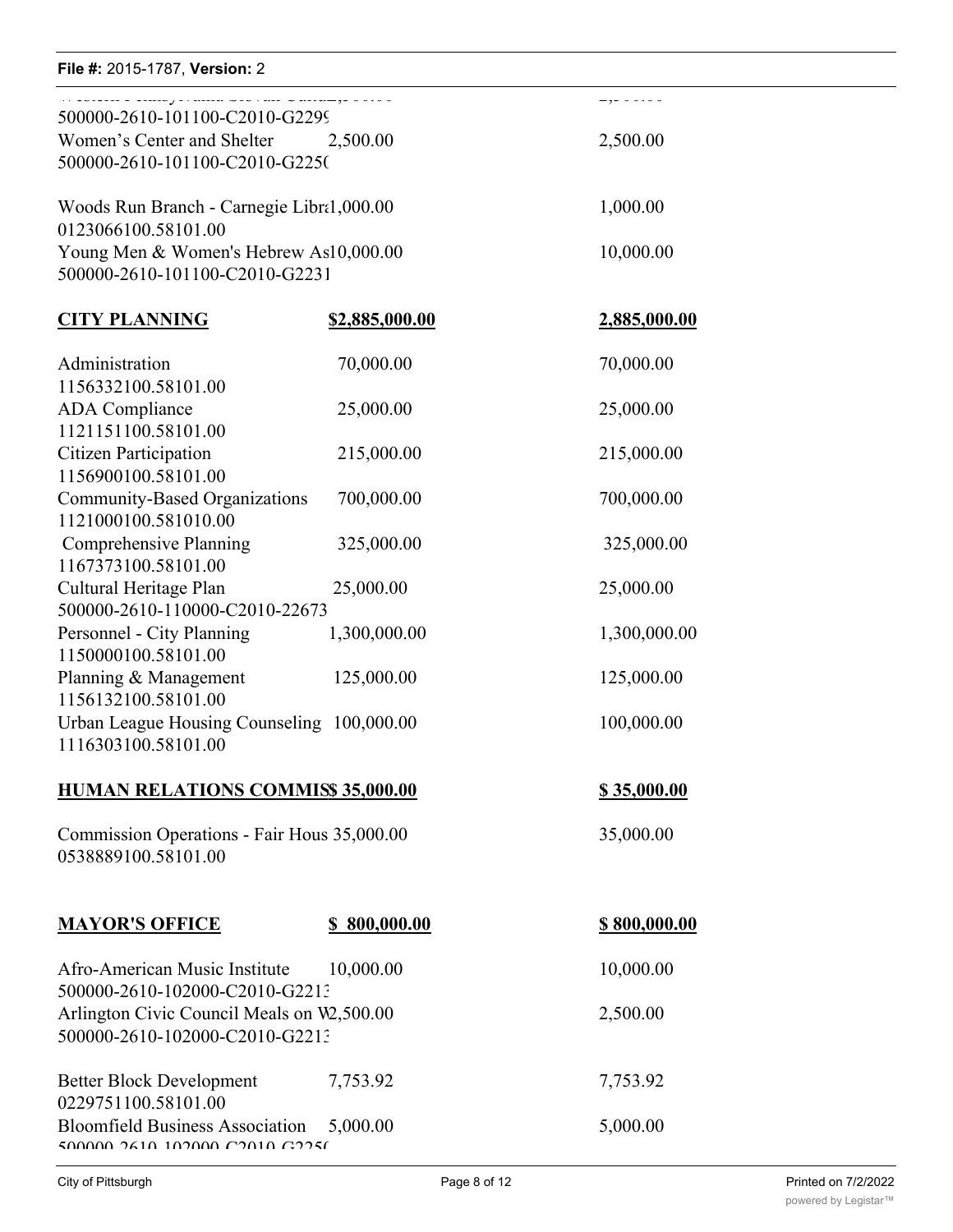# **File #:** 2015-1787, Version: 2 Bloomfield Business Association 5,000.00 5,000.00

| <b>JUUUUU-ZUIU-IUZUUU-CZUIU-UZZJU</b><br>Bloomfield Citizens Council        | 5,000.00                 | 5,000.00   |
|-----------------------------------------------------------------------------|--------------------------|------------|
| 0229864100.58101.00<br>Bloomfield Garfield Corp.                            | 10,000.00                | 10,000.00  |
| 0226327100.58101.00                                                         |                          |            |
| Brighton Heights Meals on Wheels/2,500.00                                   |                          | 2,500.00   |
| 500000-2610-102000-C2010-G2299                                              |                          |            |
| Brightwood Civic Group<br>0221142100.58101.00                               | 5,000.00                 | 5,000.00   |
| Center for Victims of Violence Crin76,246.08                                |                          | 76,246.08  |
| 0228991100.58101.00                                                         |                          |            |
| Central Northside Neighborhood Co5,000.00                                   |                          | 5,000.00   |
| 500000-2610-102000-C2010-G2297                                              |                          |            |
| Children's Home of Pittsburgh -- B(10,000.00                                |                          | 10,000.00  |
| 0267319100.58101.00                                                         |                          |            |
| Downtown Neighborhood Assoc<br>0223292100.58101.00                          | 5,000.00                 | 5,000.00   |
| East Allegheny Community Council2,000.00                                    |                          | 2,000.00   |
| 500000-2610-102000-C2010-G2213                                              |                          |            |
| East End Raiders --- Homewood YM, 500.00                                    |                          | 1,500.00   |
| 0223293100.58101.00                                                         |                          |            |
| <b>East Liberty Concerned Citizens</b>                                      | 2,500.00                 | 2,500.00   |
| 500000-2610-102000-C2010-G2213                                              |                          |            |
| Elder-Ado Inc.                                                              | 10,000.00                | 10,000.00  |
| 500000-2610-102000-C2010-G2213                                              |                          |            |
| Fineview Citizens Council, Inc.<br>500000-2610-102000-C2010-G2214           | 5,000.00                 | 5,000.00   |
| Greater Pittsburgh Community Fooc125,000.00                                 |                          | 125,000.00 |
| 500000-2610-102000-C2010-G2289                                              |                          |            |
| Hazelwood Initiative                                                        | 5,000.00                 | 5,000.00   |
| 500000-2610-102000-C2010-G2291                                              |                          |            |
| Jewish Community Center                                                     | 5,000.00                 | 5,000.00   |
| 500000-2610-102000-C2010-G2213                                              |                          |            |
| <b>Kingsley Assoc</b>                                                       | 10,000.00                | 10,000.00  |
| 500000-2610-102000-C2010-G2211                                              |                          |            |
| Lawrenceville Bloomfield Meals on2,500.00<br>500000-2610-102000-C2010-G2299 |                          | 2,500.00   |
| Lawrenceville Corp                                                          | 5,000.00                 | 5,000.00   |
| 500000-2610-102000-C2010-G2291                                              |                          |            |
| Lawrenceville United                                                        | 10,000.00                | 10,000.00  |
| 500000-2610-102000-C2010-G2298                                              |                          |            |
| Mt. Washington Community Develc5,000.00                                     |                          | 5,000.00   |
| 0223131100.58101.00                                                         |                          |            |
| Neighborhood Works of Western Pa7,500.00                                    |                          | 7,500.00   |
| 500000-2610-102000-C2010-G2232<br>Neighbors in the Strip                    | 5,000.00                 | 5,000.00   |
| 500000-2610-102000-C2010-G2231                                              |                          |            |
| $\mathbf{r}$ , $\mathbf{r}$ , $\mathbf{r}$ , $\mathbf{r}$ , $\mathbf{r}$    | $\overline{\phantom{a}}$ | $\cdots$   |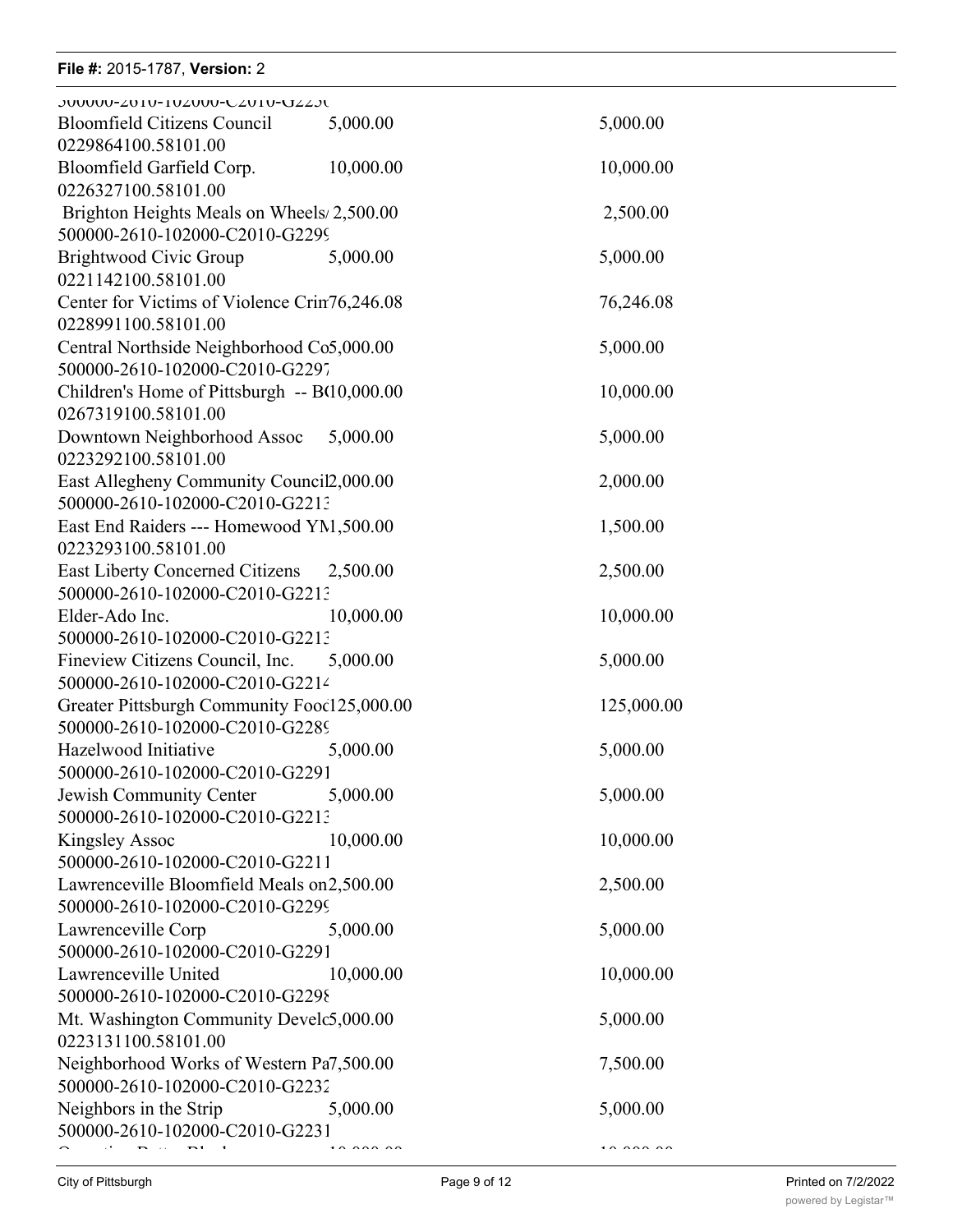| File #: 2015-1787, Version: 2                                                 |                |                       |  |
|-------------------------------------------------------------------------------|----------------|-----------------------|--|
| <b>Operation Better Block</b><br>500000-2610-102000-C2010-G2230               | 10,000.00      | 10,000.00             |  |
| Pittsburgh Action Against Rape<br>500000-2610-102000-C2010-G2296              | 60,000.00      | 60,000.00             |  |
| Pittsburgh Community Reinvestmen20,000.00<br>500000-2610-102000-C2010-G2256   |                | 20,000.00             |  |
| Pittsburgh Community Services - Ht70,000.00<br>0221390100.58101.00            |                | 70,000.00             |  |
| Pittsburgh Community Services - Sa50,000.00<br>0221391100.58101.00            |                | 50,000.00             |  |
| Polish Hill Civic Association<br>500000-2610-102000-C2010-G2250               | 10,000.00      | 10,000.00             |  |
| Rosedale Block Cluster Inc.<br>500000-2610-102000-C2010-G2245                 | 10,000.00      | 10,000.00             |  |
| Senior Friends<br>500000-2610-102000-C2010-G2298                              | 2,500.00       | 2,500.00              |  |
| <b>Sheraden Community Council</b><br>0223121100.58101.00                      | 2,500.00       | 2,500.00              |  |
| Southside Athletic Assoc<br>0223187100.58101.00                               | 5,000.00       | 5,000.00              |  |
| Tree of Hope<br>500000-2610-102000-C2010-G2298                                | 10,000.00      | 10,000.00             |  |
| Troy Hill Citizens Council<br>500000-2610-102000-C2010-G2297                  | 10,000.00      | 10,000.00             |  |
| Urban League of Pittsburgh - Hunge20,000.00<br>0223177100.58101.00            |                | 20,000.00             |  |
| Western Pennsylvania Conservancy 100,000.00<br>500000-2610-102000-C2010-G2260 |                | 100,000.00            |  |
| Women's Center and Shelter<br>500000-2610-102000-C2010-G2250                  | 60,000.00      | 60,000.00             |  |
| YMCA Centre Ave.<br>500000-2610-102000-C2010-G2298                            | 5,000.00       | 5,000.00              |  |
| YMCA Hazelwood                                                                | 5,000.00       | 5,000.00              |  |
| 500000-2610-102000-C2010-G2213<br>YMCA Homewood                               | 5,000.00       | 5,000.00              |  |
| 500000-2610-102000-C2010-G2230                                                |                |                       |  |
| <b>PARKS &amp; RECREATION</b>                                                 | \$1,000,000.00 | <u>\$1,000,000.00</u> |  |
| Recreation & Senior Center Mainter 50,000.00<br>5015010100.58101.00           |                | 50,000.00             |  |
| Senior Community Program<br>500000-2610-500000-C2010-22150                    | 700,000.00     | 700,000.00            |  |
| Splash Zones<br>5067355100.58101.00                                           | 200,000.00     | 200,000.00            |  |

Swimming Pool Maintenance 50,000.00 50,000.00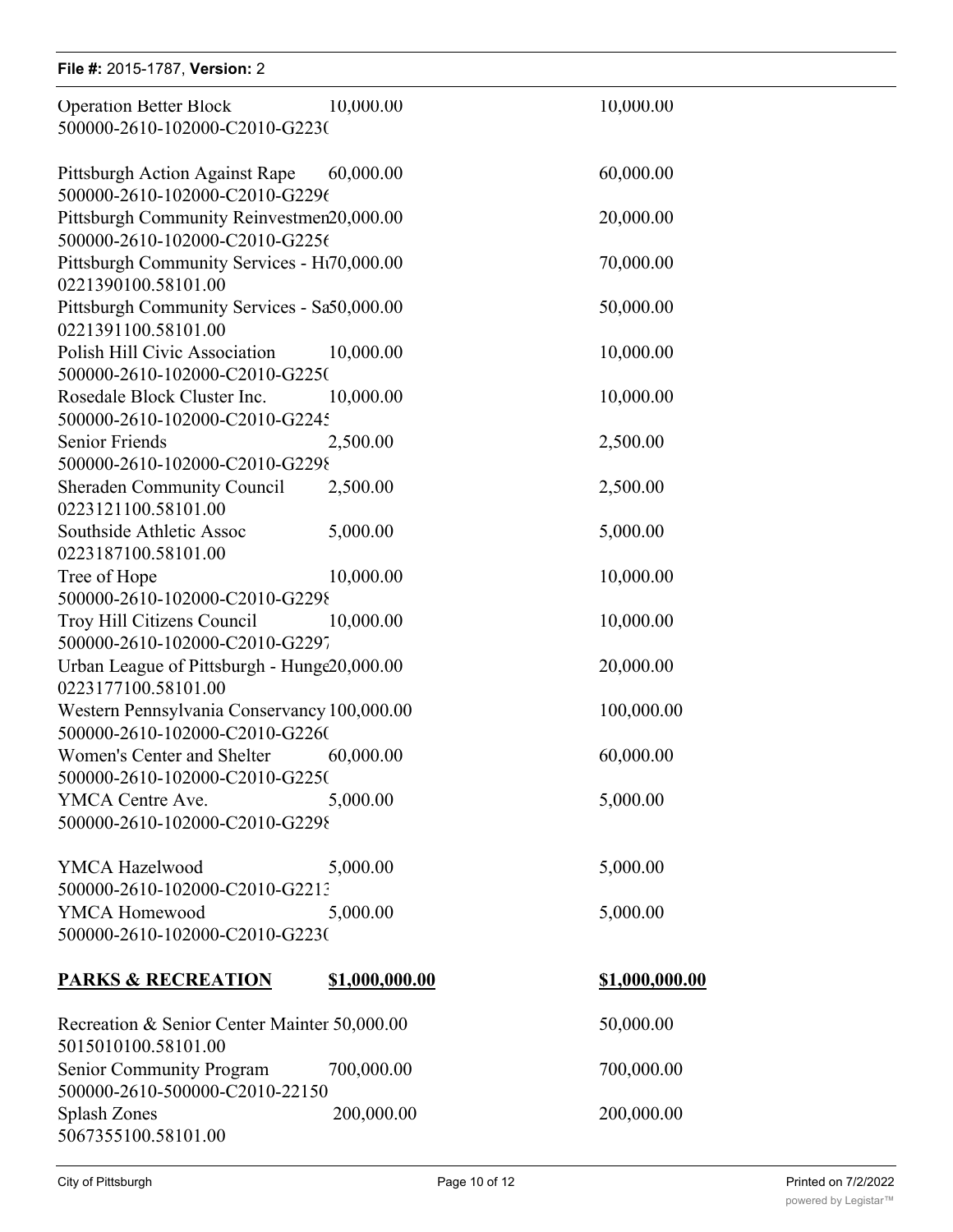| File #: 2015-1787, Version: 2                                                                                                                                                                                |                       |                     |  |
|--------------------------------------------------------------------------------------------------------------------------------------------------------------------------------------------------------------|-----------------------|---------------------|--|
| Swimming Pool Maintenance<br>5067193100.58101.00                                                                                                                                                             | 50,000.00             | 50,000.00           |  |
| <b>PERSONNEL</b>                                                                                                                                                                                             | \$800,000.00          | \$800,000.00        |  |
| Neighborhood Employment Progran 100,000.00<br>0909660100.58101.00<br>Pittsburgh Partnership Employment 100,000.00<br>0906322100.58101.00<br>Summer Youth Employment Progra 600,000.00<br>0906323100.58101.00 |                       | 100,000.00          |  |
|                                                                                                                                                                                                              |                       | 100,000.00          |  |
|                                                                                                                                                                                                              |                       | 600,000.00          |  |
| <b>PUBLIC SAFETY</b>                                                                                                                                                                                         | \$850,000.00          | <u>\$850,000.00</u> |  |
| Demolition of Condemned Building 850,000.00<br>500000-2610-274300-C2010-22100                                                                                                                                |                       | 850,000.00          |  |
| <b>PUBLIC WORKS</b>                                                                                                                                                                                          | <u>\$6,099,830.00</u> | \$6,099,830.00      |  |

| Bike Infrastructure                          | 100,000.00   |              | 100,000.00   |  |  |
|----------------------------------------------|--------------|--------------|--------------|--|--|
| 4467401100.58101.00                          |              |              |              |  |  |
| <b>Bridge Repairs</b>                        | 500,000.00   | (31,380.76)  | 468,619.24   |  |  |
| 4031011100.58101.00                          |              |              |              |  |  |
| <b>Building Improvements</b>                 | 250,000.00   | $+31,380.76$ | 281,380.76   |  |  |
| 4027003100.58101.00                          |              |              |              |  |  |
| Disabled and Public Sidewalk Progr120,000.00 |              |              | 120,000.00   |  |  |
| 500000-2610-400000-C2010-22200               |              |              |              |  |  |
| Neighborhood Street Improvements 500,000.00  |              |              | 500,000.00   |  |  |
| 4435200100.58101.00                          |              |              |              |  |  |
| <b>Parks Reconstruction</b>                  | 757,280.00   |              | 757,280.00   |  |  |
| 4045000100.58101.00                          |              |              |              |  |  |
| <b>Property Management</b>                   | 400,000.00   |              | 400,000.00   |  |  |
| 500000-2610-400000-C2010-22200               |              |              |              |  |  |
| Slope Failure Remediation                    | 300,000.00   |              | 300,000.00   |  |  |
| 4439103100.58101.00                          |              |              |              |  |  |
| South Highland Avenue Bridge                 | 22,550.00    |              | 22,550.00    |  |  |
| 4433052100.58101.00                          |              |              |              |  |  |
| <b>Street Resurfacing</b>                    | 2,700,000.00 |              | 2,700,000.00 |  |  |
| 4439000100.58101.00                          |              |              |              |  |  |
| Traffic Signal Hardware                      | 50,000.00    |              | 50,000.00    |  |  |
| 4467408100.58101.00                          |              |              |              |  |  |
| Wall, Step & Fence Program                   | 100,000.00   |              | 100,000.00   |  |  |
| 4420035100.58101.00                          |              |              |              |  |  |